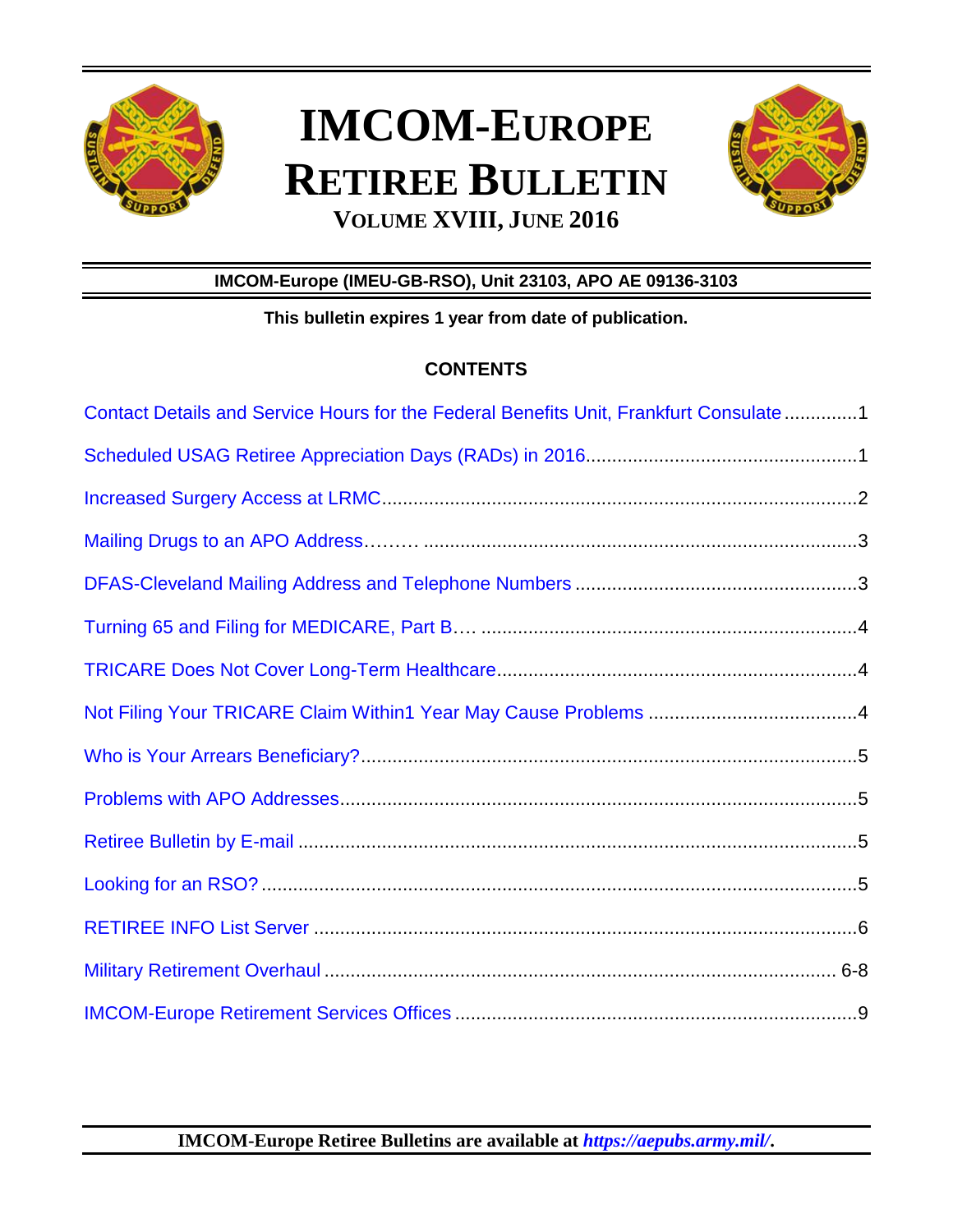IMCOM-Europe publishes the Retiree Bulletin twice a year (June and December) in accordance with AR 600-8-7. The Retiree Bulletin is available at *http://www.imcomeurope.army.mil/webs/sites/europe\_life/retiree/index.html* and is also distributed by e-mail to retirees who subscribed to receiving the Retiree Bulletin by e-mail. The purpose of the Retiree Bulletin is to keep retirees, their spouses, and family members informed of their rights and privileges, to update them on developments in the Army, and to inspire goodwill and a desire to support the Army in the civilian community. You may send inquiries or comments to the Editor about the IMCOM-Europe Retiree Bulletin to IMCOM-Europe (IMEU-GB-RSO), Unit 23103, APO AE 09136-3103. You may also contact the IMCOM-Europe Retirement Services Officer by calling military 544-1530, civilian 0049- 611-143-544-1530, or e-mail: *[usarmy.sembach.imcom-europe.mbx.usarmy-sembach](mailto:usarmy.sembach.imcom-europe.mbx.usarmy-sembach-imcom-europe-rso@mail.mil)[imcom-europe-rso@mail.mil](mailto:usarmy.sembach.imcom-europe.mbx.usarmy-sembach-imcom-europe-rso@mail.mil)*.

Please direct all other questions to the retirement services office at your local United States Army garrison (page 9).

Circulation: 7,300

COMMANDER AND EDITORIAL STAFF:

Lieutenant General Frederick "Ben" Hodges Commanding General, USAREUR

Mr. Michael D. Formica Director, IMCOM-Europe

Mr. Stacy Hendrix Soldier for Life - Retirement Services Officer, IMCOM-Europe (Editor)



Dear Retirees, Family Members, and Annuitants:

I look forward to seeing you at one of the retiree events during 2016. Remember, the quicker you bring up issues and problems, the quicker we can tackle them and find solutions where possible.

> Stacy Hendrix IMCOM-Europe RSO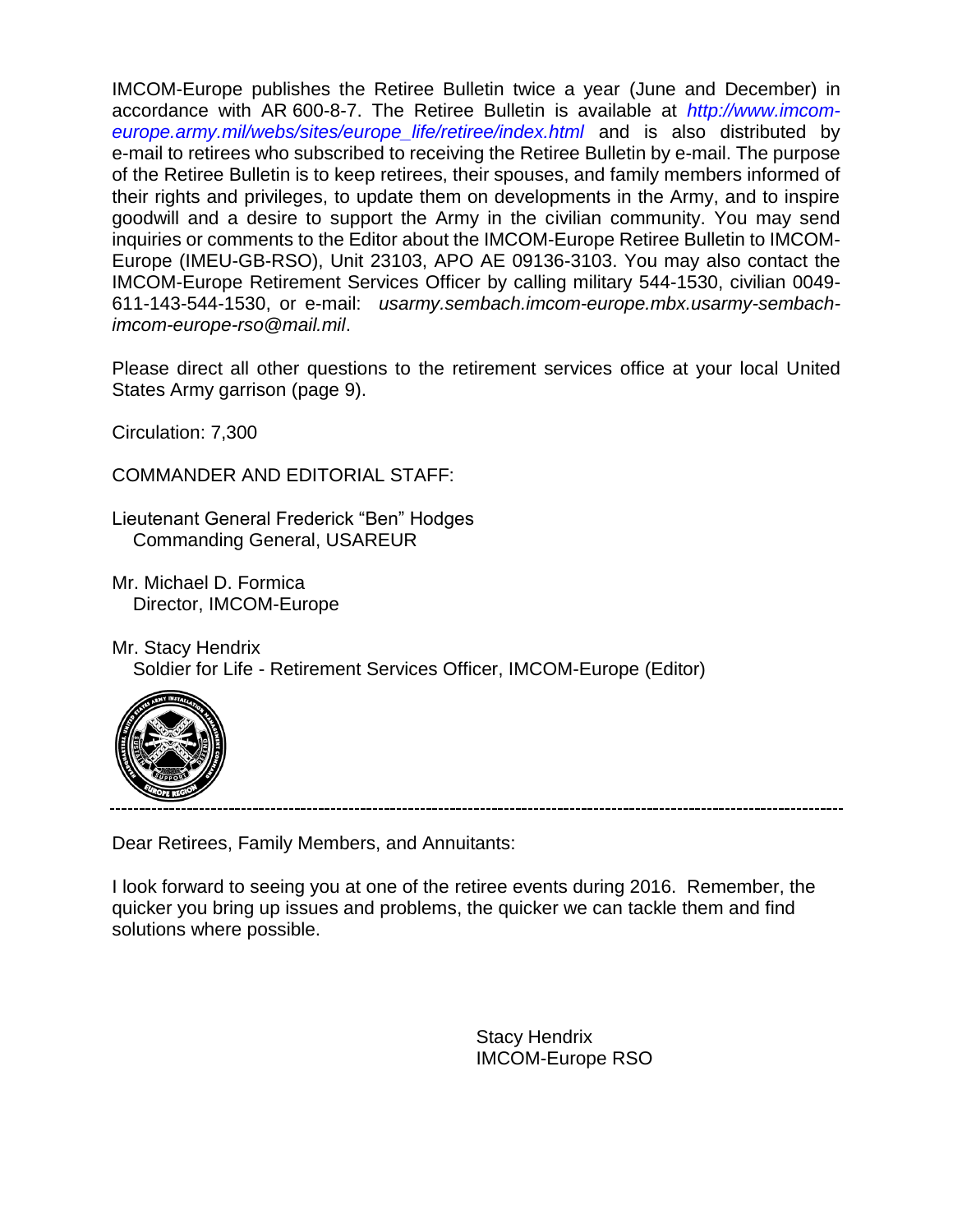# **CONTACTING THE IMCOM-EUROPE RSO**

The IMCOM-Europe RSO is located on Sembach Kaserne and may be contacted by telephone at military 314-544-1530 or civilian 0049-(0)611-143-544-1530, Monday through Friday only, from 0800 to 1500.

#### <span id="page-2-0"></span>**CONTACT DETAILS AND SERVICE HOURS FOR THE FEDERAL BENEFITS UNIT, FRANKFURT CONSULATE**

The Federal Benefits Unit (FBU), Frankfurt Consulate, administers Federal benefits programs for Americans residing in **Austria, Germany**, **Liechtenstein**, and **Switzerland**.

The FBU may be contacted as follows:

Telephone: 0049-69-90-555-1100 Fax: 0049-69-749352 E-mail address: *[fbu.frankfurt@ssa.gov](mailto:fbu.frankfurt@ssa.gov)*

Opening Hours: Monday through Friday 0800 to 1100

The office is closed on German and American holidays and on the last Thursday of the month.

The FBU does not help retirees and annuitants with military retired-pay issues. Please refer to the last page of this bulletin to find an RSO to help you with issues involving DFAS-Cleveland. You may also contact DFAS-Cleveland directly (contact information is on page 3).

#### <span id="page-2-1"></span>**SCHEDULED USAG RETIREE APPRECIATION DAYS (RADS) IN 2016**

Please note that event dates are subject to change based on military priorities. Always check with your local garrison Soldier for Life – Retirement Services Office before departing for an event.

**USAG Ansbach:** A RAD will be held on Friday, 28 October 2016, at the Von Steuben Community Center on Bismarck Kaserne from 1000 to 1400 (doors open at 0900 for registration and close at 1300). Medical services will include flu shots and other vaccinations, medical screening, diet counseling, eye exams, blood-pressure screening, blood-sugar testing, and pharmacy information. Representatives of the following services will attend: The Chaplain's Office, customs, Red Cross, Army Community Services (ACS), the ID-card office, the passport office, the Installation Access Control System, the legal office, local associations, AAFES, and the Service Credit Union. Representatives of the following outside agencies will attend: The Veterans Administration, and DFAS-Cleveland for Retired-pay records audit and assistance. In addition, the USAG has requested the FBU, Frankfurt, to attend the event. Please note that military missions may cause the location to change.

**USAG Bavaria:** The RAD will be held on Friday, 14 October 2016, in building 244, Main Post, from 0900 to 1400 (doors open at 0800 for registration and close at 1300). Medical services will include flu shots and other vaccinations, medical screening, diet counseling, eye exams, blood-pressure screening, blood-sugar testing, and pharmacy services. Dental services will provide retirees with oral hygiene information and screening appointments. Representatives of the following services will attend: The Chaplain's Office, customs, Red Cross, ACS, the ID-card office, the passport office, the Installation Access Control System, the legal office, local associations, AAFES, and the Service Credit Union. Representatives of DFAS-Cleveland, and the FBU, Frankfurt (for SSA and VA information), will attend if they have funding. Please note that military missions may cause the location to change.

**USAG Benelux:** On Saturday, 22 October 2016, the USAG will host a RAD in the medical clinic at SHAPE from 0900 to 1200 (doors open at 0800 for registration and close at 1100). Garrison support agencies will be represented.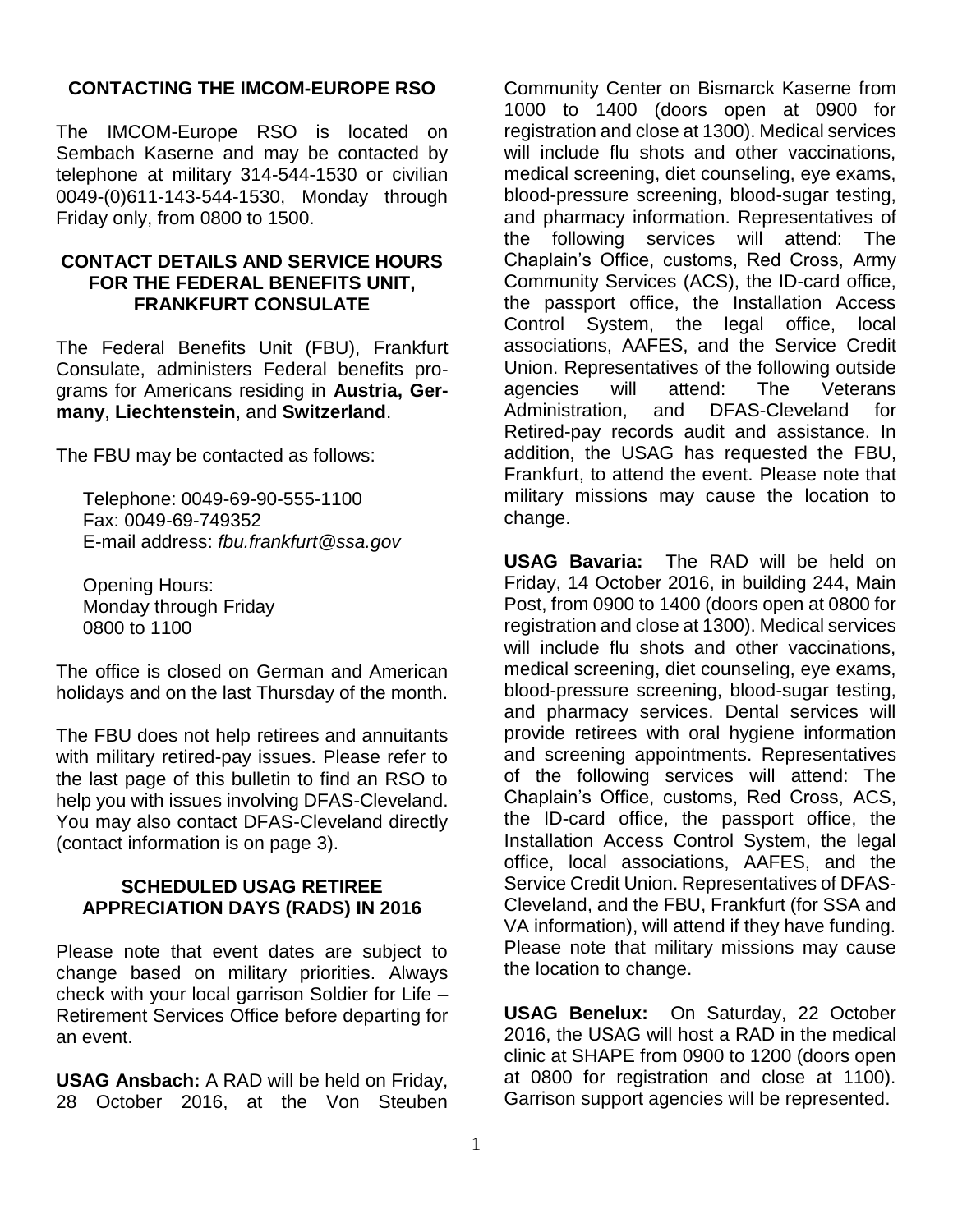Representatives from DFAS-Cleveland will also attend to audit retired-pay records and provide assistance. Please note that military missions may cause the location to change.

**Schinnen Community:** On Friday, 21 October 2016, the RAD will be in building 39, Community Events Center, from 1000 to 1400 (doors open at 0930 for registration and close at 1300). Garrison support agencies will be represented. Representatives from DFAS-Cleveland will also attend to audit retired-pay records and provide assistance. Please note that military missions may cause the location to change.

**USAG Italy:** On Wednesday, 19 October 2016, the USAG will host a RAD from 0900 to 1300 for all retirees and their family members. Anticipated services include dental and medical (for example, audiology, blood-pressure screening, diabetes information, family practice, immunizations, infection control, nutrition care, occupational therapy, orthopedics, optometry, pharmacy, TRICARE services, wellness advice). A representative from DFAS-Cleveland will be available, and the FBU, Rome, has been invited to attend. Currently, the event is scheduled to be held in the Deployment Support Center (bldg 300A) on Camp Ederle. Please note that military missions may cause the location to change.

**USAG Rheinland-Pfalz and Ramstein AFB:** A joint RAD will be held on Tuesday, 4 October 2016, at the Ramstein Officers Club from 0900 to 1400 (doors open at 0800 for registration and close at 1300). Community services will be available. DFAS-Cleveland and other community support agencies will be represented.

**USAG Stuttgart:** The RAD will be held on Thursday, 20 October 2016, at the Swabian Special Events Center on Patch Barracks (subject to change) from 0900 to 1400 (doors open at 0800 for registration and close 1300). Medical services will include flu shots and other vaccinations, diet counseling, eye exams, medical screening, blood-pressure screening, blood-sugar testing, and pharmacy information.

Ophthalmology services may also be offered, depending on personnel availability. Dental services will provide retirees only with oral hygiene information and exams. Representatives of the following services will attend: the Office of the Chaplain, customs, Red Cross, ACS, the ID-card office, the passport office, the Installation Access Control System, the National Archives and Records Administration, the legal office, local associations, the USO, AAFES, and the Service Credit Union. Representatives of DFAS-Cleveland, and the FBU, Frankfurt (for Social Security Administration (SSA) and Veterans Administration (VA) information), will attend if they have funding. The VFW and USAA will also attend. Please note that military missions may cause the location to change.

**USAG Wiesbaden:** The RAD hosted by USAG Wiesbaden will be on Saturday, 29 October 2016, in the Community Activities Center (bldg 1011) from 0900 to 1300 (doors open for registration at 0800 and close at 1200). The event will include a speakers' program. The Commanding General, USAREUR, and the Co-Chairman, Chief of Staff, Army Retiree Council, are invited to speak. The speakers' portion of the event will be from 0900 to 1000. Representatives from garrison agencies (for example, the ID-card office and Defense Enrollment Eligibility Reporting System, the Installation Access Control System, legal assistance, USAREUR Regional Medical Command, USAREUR Regional Dental Command) will be available during the day to answer questions and provide services. In addition, a representative from the FBU, Frankfurt will assist with SSA and VA questions.

# <span id="page-3-0"></span>**INCREASED SURGERY ACCESS AT LRMC**

Increased opportunities for surgical procedures are currently available at Landstuhl Regional Medical Center (LRMC) for retirees, DOD civilian employees, and family members.

"When the conflicts in Iraq and Afghanistan were busy, our focus was treating Wounded Warriors arriving at LRMC from theater," said Colonel (Dr.) Brian Sonka, Chief of the Division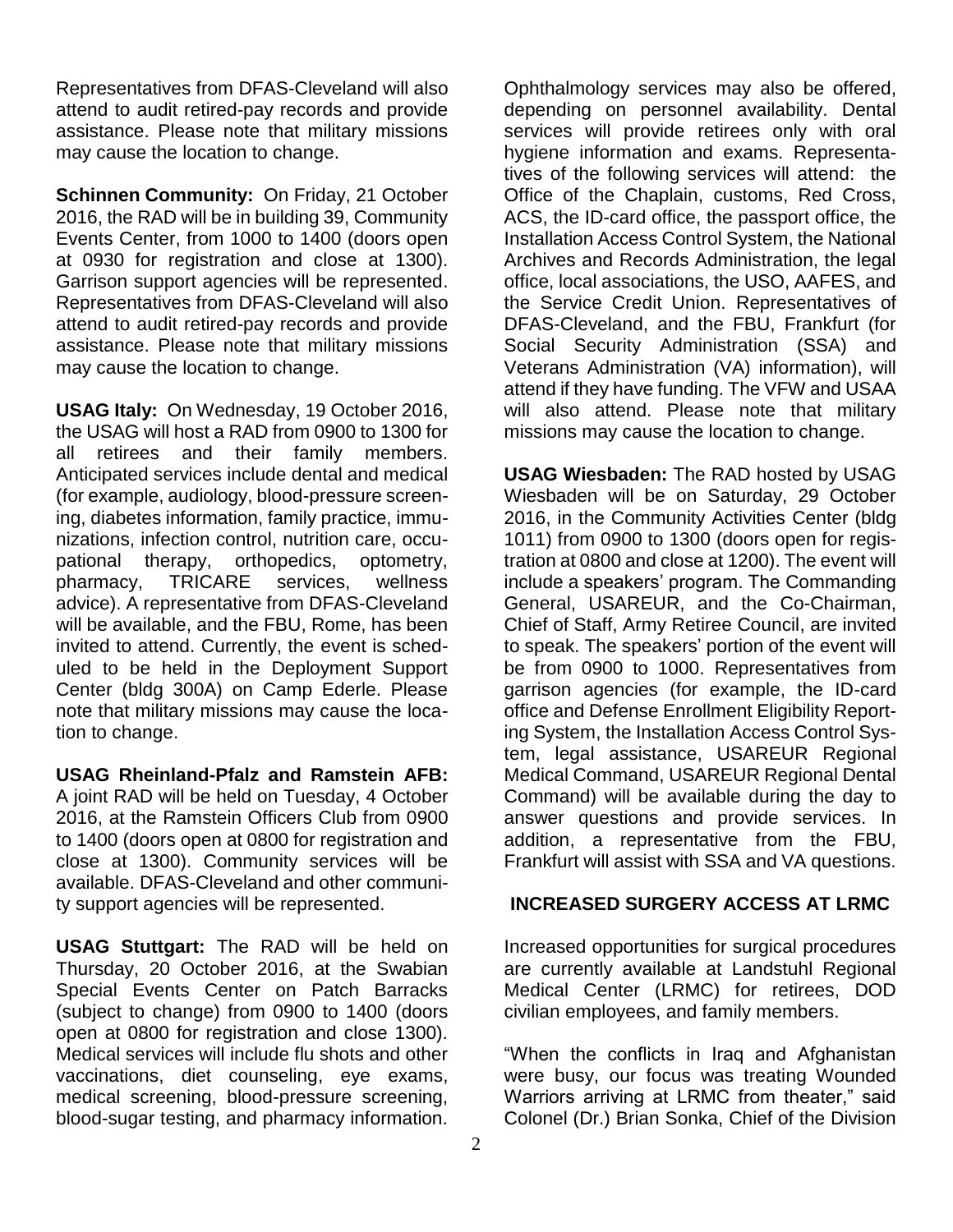of Surgery, LRMC. "Now that the flow of patients has thankfully slowed down from the Middle East, Landstuhl wants to allow greater access to care to our beneficiaries and the opportunity to keep our surgeons gainfully employed."

The surgical specialties at LRMC include orthopedic surgery; ophthalmology; general surgery; neurosurgery; spine surgery; plastic surgery; urology; obstetrics and gynecology; ear, nose and throat surgery; oral surgery; as well as occupational and physical therapy.

"There is a lot of capability at Landstuhl and our surgeons have years of experience dealing with complex trauma and surgical cases from the Middle East, Africa, and Eurasia," said Captain Rob Davis, Chief of LRMC Managed Care. "We want to capitalize on maintaining these skill sets and providing a high level of care to the retirees and DOD civilians in the Kaiserslautern Military Community that support the Active Duty population and their families every day."

The change is especially significant for DOD civilian employees and retirees whose German doctors refer them to a surgical specialist. In most cases, Dr. Sonka said that retirees and DOD civilians can be seen at LRMC for surgical consultation unless the patient has a problem that requires a specialty or capability not available at LRMC. Other specialties such as dermatology, endocrinology, gastroenterology, and rheumatology would be determined on a case-by-case basis.

#### **How does this work? How do I access LRMC if I am seeing a host-nation provider?**

If a retiree or DOD civilian is seeing a hostnation provider for primary care and has a specialty care referral, they can either call the LRMC TRICARE Office at military 590-4830 or civilian 06371-9464-4830 and ask for Referral Management or they can bring their referral in person to the LRMC TRICARE Office in building 3744 (near the AAFEES Gas Station) at LRMC.

The LRMC Referral Management Team at the TRICARE Office will work with the clinics and surgeons at LRMC and facilitate the care if appropriate. The LRMC Referral Management Team can take referrals in German as well. There is no need to have them translated before contacting the LRMC TRICARE Office. LRMC continues to encourage retirees and their families to use this service. Doing so can save the retiree and their family money.

(Reprinted from LRMC News Release 36, 16 September 2014)

# <span id="page-4-0"></span>**MAILING DRUGS TO AN APO ADDRESS**

Mailing medicine and pharmaceuticals, including over-the-counter drugs, nutritional supplements, and vitamins, directly to individuals is prohibited. If you have questions about this policy, contact your local community postmaster for guidance.

#### <span id="page-4-1"></span>**DFAS-CLEVELAND MAILING ADDRESS AND TELEPHONE NUMBERS**

The DFAS-Cleveland centralized mail-handling operation addresses and telephone numbers are as follows:

 Defense Finance and Accounting Service U.S. Military Retirement Pay P.O. Box 7130 London, KY 40742-7130

 Telephone: 1-800-321-1080 Telephone: 216-522-5955 Fax: 1-800-469-6559

 Defense Finance and Accounting Service U.S. Military Annuitant Pay P.O. Box 7131 London, KY 40742-7131

 Telephone: 1-800-321-1080 Telephone: 216-522-5955 Fax: 1-800-982-8459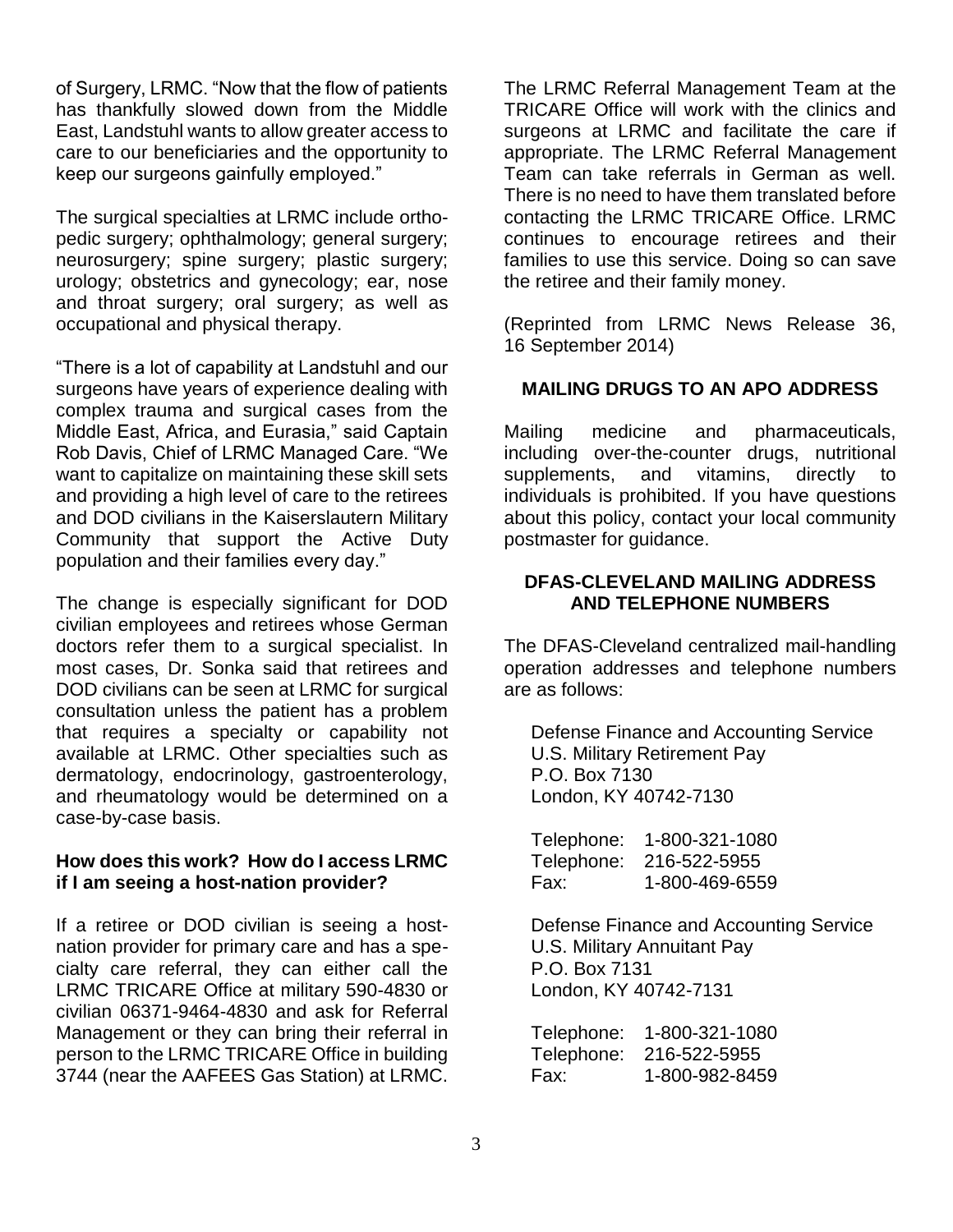For Germany only (toll-free): 0800-5891634 (dial as shown). This number cannot be reached from a military telephone.

Ensure the last four digits of your Social Security number and your signature are on all pages sent by fax. You can change your address online through the MyPay website at *http://www.dfas.mil*.

# <span id="page-5-0"></span>**TURNING 65 AND FILING FOR MEDICARE, PART B**

Approximately 180 to 120 days before you turn 65, TRICARE Management Activity will send a letter to the address you maintain in TRICARE / DEERS. The letter will inform you that you must enroll in MEDICARE, Part A (no cost), and Part B (\$110.00 per month for 2016), and pay the Part B monthly premiums to continue TRICARE coverage (TRICARE for Life).

The letter will also inform you that you must sign up for MEDICARE, Part B, no later than 2 months before you turn 65 to remain eligible for TRICARE and avoid a break in your coverage.

Retirees living abroad and wanting to enroll in MEDICARE, Part B, before their Social Security retirement date are required to file their applications for U.S. Social Security benefits (including MEDICARE) through the U.S. embassy or consulate in their country of residence unless otherwise directed by the embassy or consulate. The online application facility for retirees residing in the United States is currently not available to retirees residing in Europe.

After enrolling in MEDICARE, Parts A and B, you will have to take your MEDICARE card to your local ID-card office. Your enrollment will be entered into the DEERS system and you will receive a new ID-card to indicate the extended medical coverage. In most cases, the SSA will inform DEERS of your enrollment, but you still need a new ID-card showing the coverage.

If you do not enroll for MEDICARE, Part B, you will have no TRICARE-for-Life coverage after you turn 65, and U.S. Government medical facilities will not provide you any services.

**NOTE:** TRICARE for Life provides the same coverage as TRICARE Standard. Everyone in Europe is under TRICARE Standard cost coverage for services.

Failure to pay MEDICARE, Part B, premiums in a timely manner will cause a break in your TRICARE-for-Life coverage.

### <span id="page-5-1"></span>**TRICARE DOES NOT COVER LONG-TERM HEALTHCARE**

You may need to consider purchasing long-term care insurance coverage for assistance with long-term care costs. TRICARE, like MEDI-CARE, is designed to cover medical care for illnesses and injuries such as cancer, a broken arm, or a stroke. TRICARE will not pay for longterm assistance with activities of daily living such as dressing, eating, or using the bathroom. For information on long-term care coverage, contact commercial companies that provide long-term care benefits. The Office of Personnel Management provides long-term care coverage through the Federal Long Term Care Insurance Program (FLTCIP). Many TRICARE beneficiaries may be eligible to participate in the FLTCIP. For more information, call 001-800-582-3337.

#### <span id="page-5-2"></span>**NOT FILING YOUR TRICARE CLAIM WITHIN 1 YEAR MAY CAUSE PROBLEMS**

The TRICARE claims center requests that you submit all bills and claims by no later than 12 months after the first day you receive care on an outpatient basis. TRICARE must receive claims for inpatient services no later than 12 months after the day you leave the hospital. File claims by completing DD Form 2642 (TRICARE DOD/Champus Claim, Patient's Request for Medical Payment). Ensure you include proof of payment with the claim.

Claims received after 1 year from the date of service may not be honored if the individual did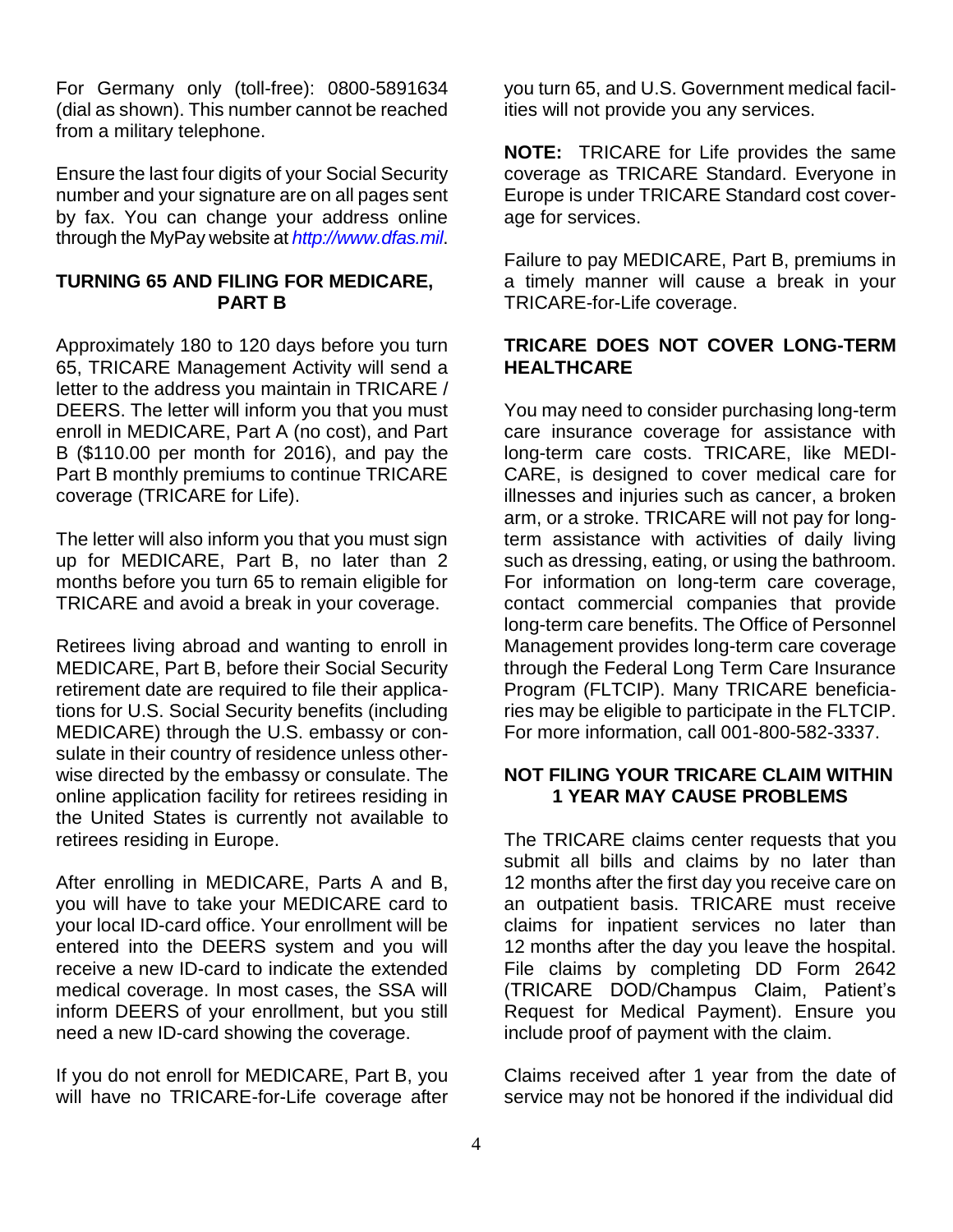not submit the claim in a timely manner. If the bill was dated later than 1 year after the date the service was provided, TRICARE will honor the claim.

Remember: TRICARE may not cover all hostnation services offered. You should always check with your local TRICARE office for guidance on services offered versus services covered before accepting them.

Claims for the reimbursement of costs for drugs are a big issue. Ensure a prescription indicates the American name of the drug.

# <span id="page-6-0"></span>**WHO IS YOUR ARREARS BENEFICIARY?**

Who did you designate as your arrears beneficiary for your last month of retirement pay? Since we have no way of knowing how long we will live, we need to ensure that the information DFAS has about our arrears beneficiary remains current.

Once a retiree dies, DFAS-Cleveland will recoup the last check either from the bank or the spouse. DFAS will audit and then close the retiree's retired-pay account. If the retiree did not identify a beneficiary for the last retirement pay, DFAS will use the last election on file. Furthermore, DFAS-Cleveland cannot start the annuitant payments of the Survivor Benefit Plan until the retiree's retired-pay account is closed. Therefore, contact your local RSO about completing DD Form 2894 (Designation of Beneficiary Information). You can go to MyPay and enter the information. If you have an APO address, use that address, but remember to change it when you move. Local civilian addresses normally cannot be entered in MyPay because the town is not listed on the drop-down menu. Do not select a town near you from the drop-down list as your town. Also remember to enter the postal code of your town.

# <span id="page-6-1"></span>**PROBLEMS WITH APO ADDRESSES**

Many retirees maintain an APO mailing address for both DFAS-Cleveland and DOD civilian pay. That in itself is not a problem. The problem is the way the address is written. The address should not have anything other than the following items in the address: CMR, Box number, and APO number. There should not be a city, location, or other identifying feature indicated.

Here is a sample of a properly addressed APO address:

 CMR 467, BOX 0001 APO AE 09096-0001

Here is a sample of an improperly addressed APO address:

 Wiesbaden Army Post Office USAREUR IG Office CMR 467, BOX 0001 APO AE 09096-0001 Wiesbaden, Germany

Adding the additional items could cause a delay in delivering your mail. Also, if the address includes a German city or location, the marked item could be subject to German customs control.

Postal code plus-4 addresses should be used when addressing an APO box number. If you do not know your plus 4 postal code, ask your local community mail-service center for assistance.

# **RETIREE BULLETIN BY E-MAIL**

<span id="page-6-2"></span>The IMCOM-Europe Retiree Bulletin is issued only by e-mail. IMCOM-Europe stopped hardcopy mailings in June 2013. If you did not receive a copy by e-mail, please contact your local retiree council or RSO.

#### **LOOKING FOR AN RSO?**

<span id="page-6-3"></span>If you live outside Belgium, Germany, Italy, or the Netherlands, contact the IMCOM-Europe RSO at military 314-544-1530 or civilian 0049- (0)611-143-544-1530. Otherwise, see the list on [page 9.](#page-10-0)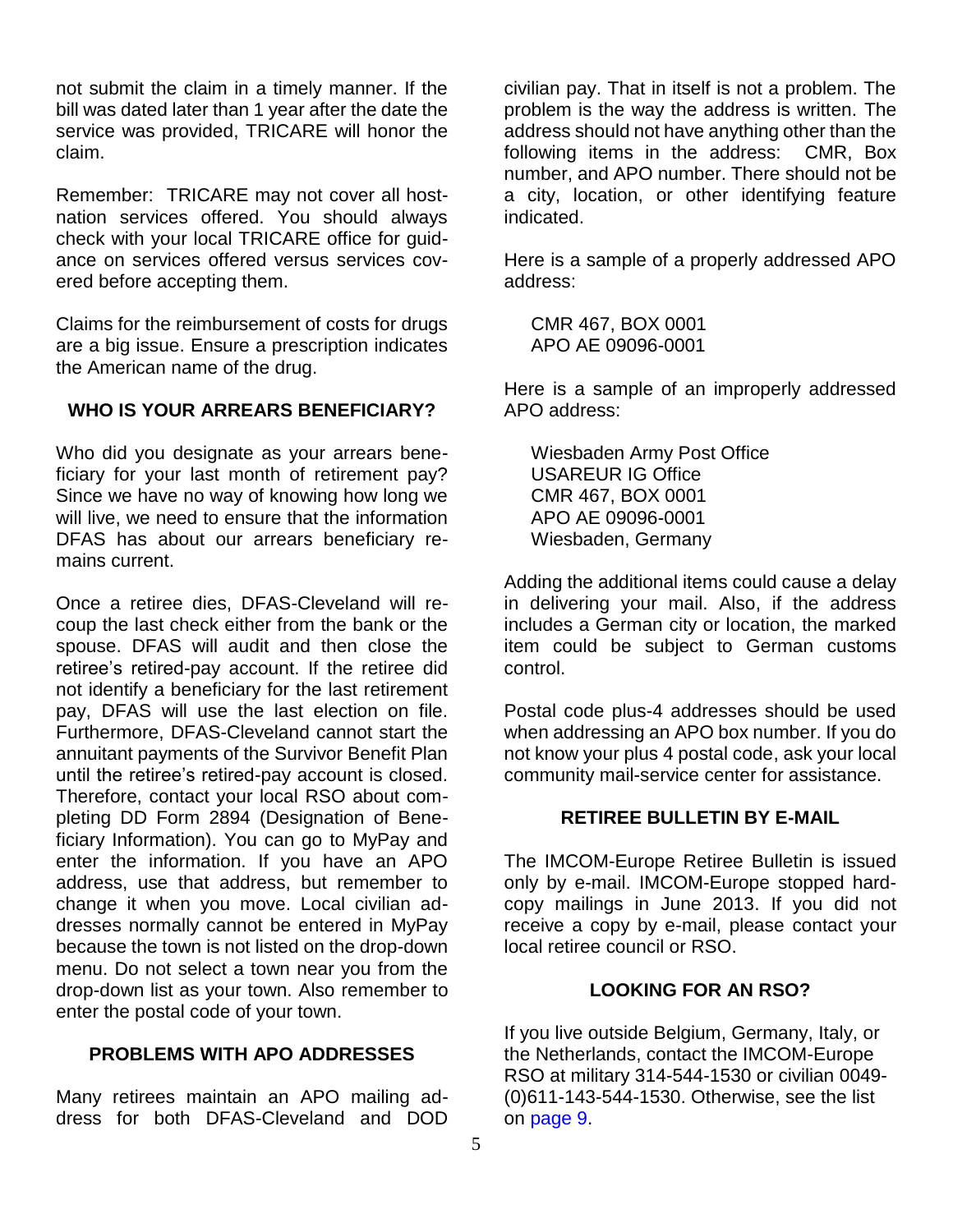# **RETIREE INFO LIST SERVER**

<span id="page-7-0"></span>The Retiree Info List Server is a means of automatically receiving e-mail containing information of interest to retired Soldiers and their families and survivors living in Europe. If you do not receive postings but would like to, you can subscribe to the Retiree Info List Server by clicking on the Subscribe Here link at the lower right-hand corner of the USAREUR G1 website *http://www.eur.army.mil/g1/* and following the instructions that come up. Should you later decide you no longer want to receive postings, follow the instructions for unsubscribing, which are provided at the bottom of each posting.

#### <span id="page-7-1"></span>**MILITARY RETIREMENT OVERHAUL: CONGRESS IS ON BOARD - SO WHAT COMES NEXT?**

After years of debate and false starts, Congress has finally settled on a plan for a major overhaul of military retirement, a dramatic cultural shift away from the traditional 20-year model to a corporate-style plan designed to better compete with civilian recruiters. Now the question is whether lawmakers can seal the deal.

The plan is contained in the fiscal 2016 defense authorization bill, which must survive a White House veto threat over an unrelated budget issue. Outside advocates warn that the compromise retirement plan still has problematic points, including a controversial lump-sum payout option that is sparking concerns about financial hardship later in life for retirees.

The new plan's details, unveiled by House and Senate negotiators on Tuesday, would for the first time give almost every service member some retirement benefits when they leave the ranks.

Instead of retirement payouts only for the one in five service members who stay in uniform for at least 20 years, the new plan would give almost all troops who serve more than two years some

benefits on separation from vested 401(k)-style investments into their Thrift Savings Plan accounts.

The proposed overhaul comes after years of research and study into modernizing the retirement system and 9 months of focused congressional debate over Government matches, financial literacy training, and potential retention impacts. Lawmakers have praised the measure as a much-needed tool to allow the military to attract better talent, and as a way to reward tens of thousands of troops who serve honorably but never make it to that daunting 20-year mark.

But, the measure still must navigate the murky political waters ahead for the annual defense authorization bill, a normally safe piece of legislation that faces a presidential veto over Republicans' desire to use temporary war funds to get around mandatory defense spending caps — an issue that has nothing to do with the retirement plan. If it survives, the new system would not go into effect until January 2018, and would be mandatory only for newly enlisting troops; those already serving at that time could opt into the new system or stay under the traditional retirement model.

Defense officials and military advocacy groups say that for the changes to be successful in coming years, the plan needs to move forward now.

#### **Retirement funds for all**

The goal behind the retirement overhaul is simple: Give some level of retirement pay to every service member, not just the roughly one in five who makes it to the current 20-year retirement threshold.

"The biggest surprise of this deal is that it's actually getting done," said Bill Rausch, political director for Iraq and Afghanistan Veterans of America. "We've been having this conversation about getting (retirement) benefits for everyone for at least a decade, and now we're headed there."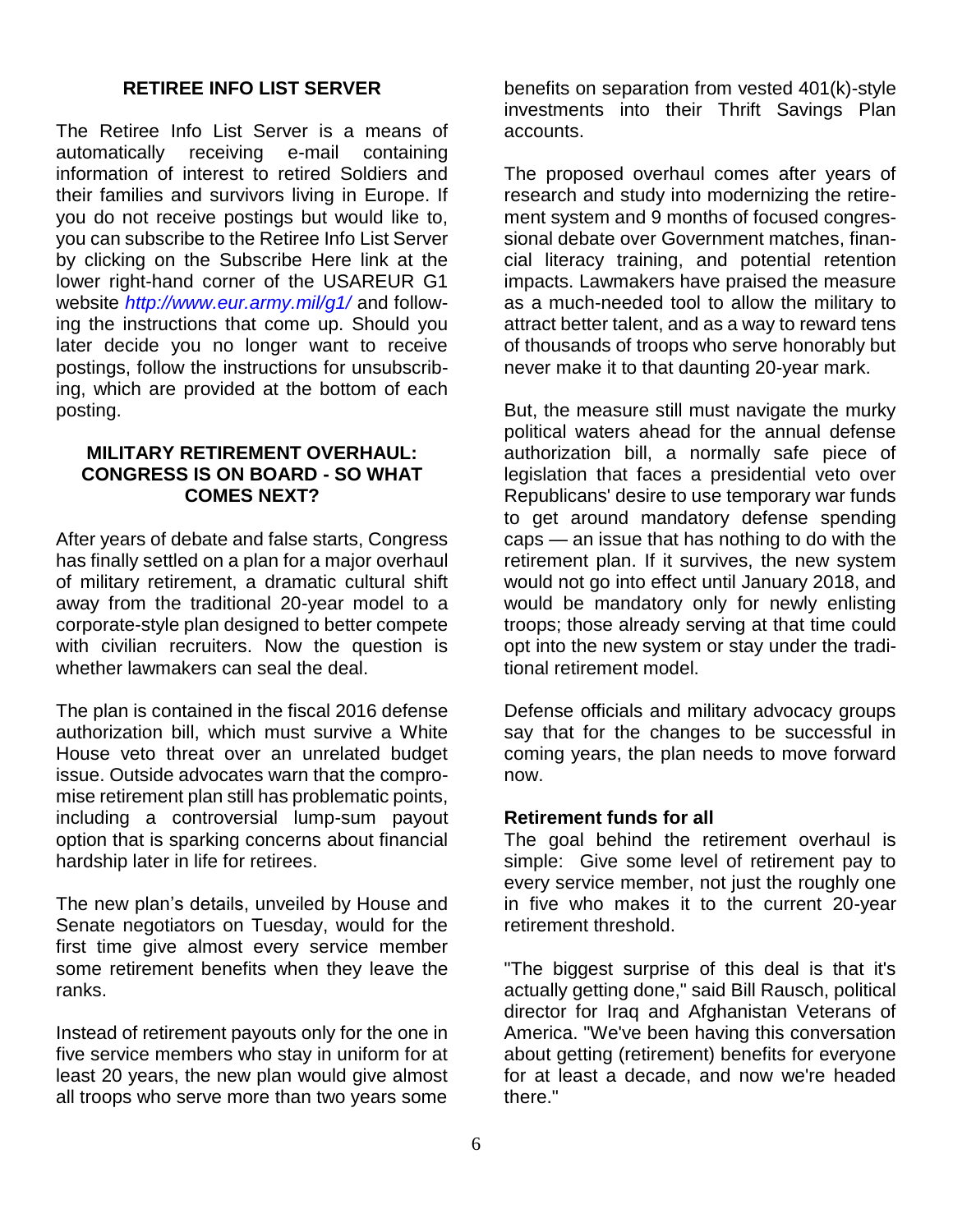The new "blended" retirement plan would provide an automatic government contribution to every new enlistee's Thrift Savings Plan equal to 1 percent of their annual military pay. Troops would become fully vested in the plan after just two years of service, giving them a benefit they could take with them upon separation at any time after that point.

Congressional negotiators modeled their plan off recommendations from the Military Compensation and Retirement Modernization Commission released in February.

In addition to the automatic 1 percent government contribution, the government would provide matching contributions of up to 5 percent of military pay if troops make personal contributions to their accounts. That means troops could see up to 11 percent of their annual pay flow into their retirement savings every year. Congressional staff said the compounding returns and portable investment accounts make for an attractive recruiting tool that compares favorably too many private-sector offerings. However, money in these savings plans would not be available without tax penalties before age 59 and a half, a significant departure from the current system that begins payouts immediately upon retirement to troops as young as age 38.

Further, lawmakers will reduce the traditional payouts for individuals who serve 20 years by 20 percent to account for the investment contributions. For example, those who serve exactly 20 years under the current system receive 50 percent of their average basic pay rate over their three highest "earning years" in uniform, almost always their last three. That would drop to 40 percent under the new plan.

Outside advocates have worried that this will discourage midcareer officers from staying to the 20-year mark and encourage senior troops to leave earlier than they had previously planned. To counter that, the plan includes a "continuation pay" bonus for members who stay beyond 12 years of service, and matching contributions lasting until 26 years of service.

Congressional aides said those moves will keep incentives flowing to all but a small percentage of senior service members.

#### **Lump-sum concerns**

Military advocates have largely praised the new retirement plan, with one glaring exception.

Capitol Hill negotiators opted to put in their final draft plan an option for lump-sum payouts for troops who stay in for 20 years, a feature that both the Pentagon and military advocate's experts have called a potentially bad deal for troops. "This is payday lending at its worst," said Norb Ryan, president of the Military Officers Association of America. "It's such a financial penalty for those who take it . . . such a huge risk."

Under the lump-sum option, retirees could receive a one-time check for either 25 percent or 50 percent of their total anticipated retirement payments up until their 60th birthday. The remainder would continue as reduced monthly pension payouts.

It's a tradeoff of thousands of dollars in annual inflation increases in favor of immediate cash, one that Ryan and other advocates warn will be confusing and misleading to many troops.

But congressional aides said they believe the option is an important opportunity to include in the plan, even over Pentagon objections, since some retirees may need a big cash payout to start a small business, pay off college tuition bills, or to pursue other personal financial goals.

They also noted that as structured, the lumpsum payouts would not completely empty out retirement funds and cut off annuities. And the retirement plans also call for overhauled financial literacy training for all service members, at multiple occasions throughout their careers.

Ryan said he questions how effective that training can be in light of current service offerings on financial planning that he called uneven. He questions whether that will ever be enough of a safeguard against the temptation to grab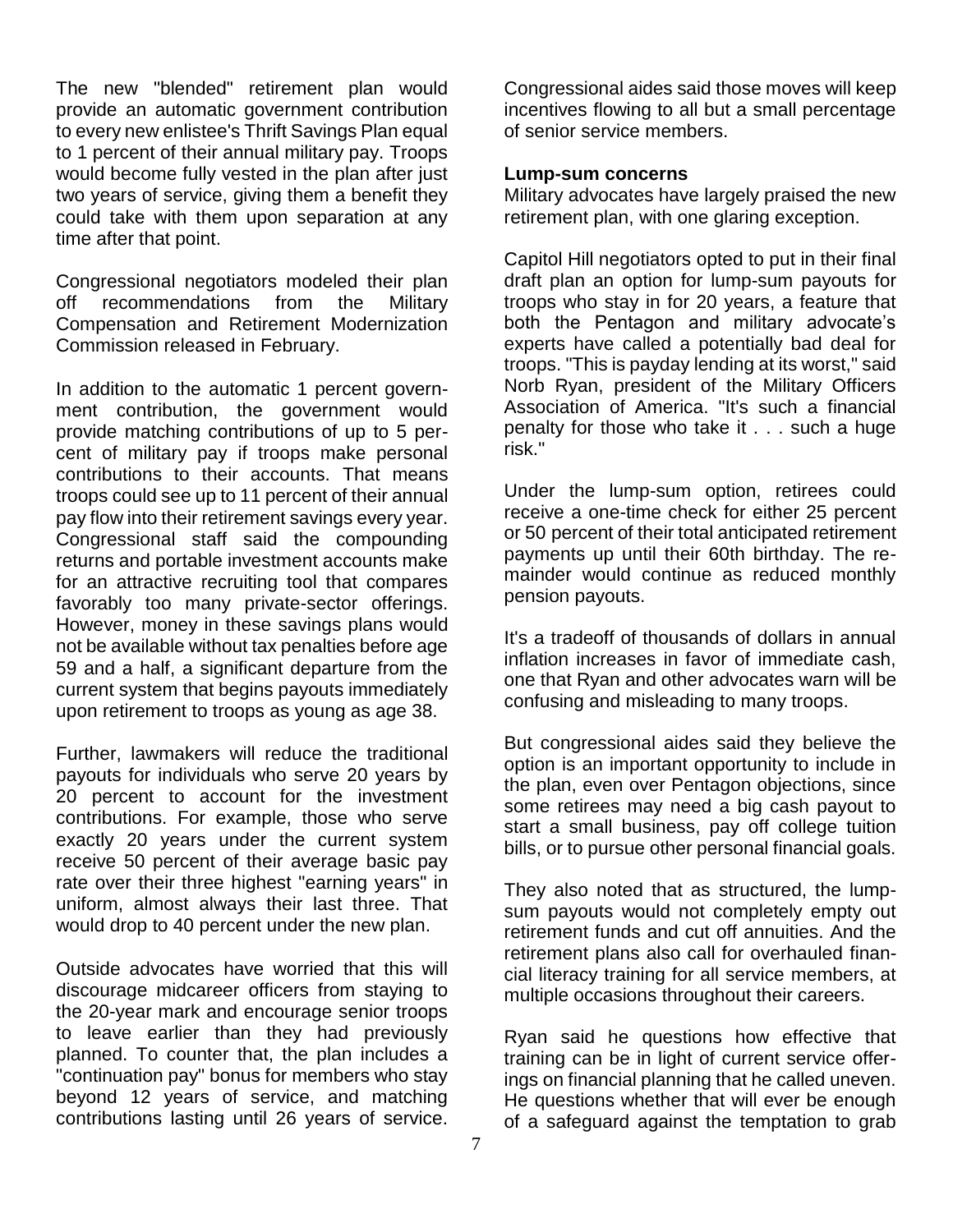that lump-sum. "This is just not the right thing to do," he said.

#### **Support, but uncertainty**

Still, most outside advocates are pleased with the overall plan. Ray Kelley, national legislative service director for the Veterans of Foreign Wars, said the plan "looks like it has more good than bad" and represents an impressive improvement of the military retirement system. If approved, the new system would go into effect January 1, 2018. For individuals who enlist after that date, the new blended retirement system will be their only option.

Those who enlisted before January 1, 2006, would be grandfathered under the current system and would not have the option to enroll in the new plan, except in extraordinary circumstances. Those in between—troops with fewer than 12 years' service when the new plan goes into effect—will have to choose whether to stay in the traditional 20-years-or-nothing system or enroll in the new investment-style retirement program. Kelley said the new financial literacy training will be critical for individuals facing those choices, and for young troops unfamiliar with how stock market investments work. His group, MOAA and other outside advocates have promised close oversight of how those programs are developed, to ensure that troops getting the best information.

#### **Final hurdles**

But before that, the new system still must be approved. Both Defense Secretary Ash Carter and White House officials reiterated threats to veto the annual authorization bill, despite their past support for many individual provisions in the measure, including the retirement overhaul.

A defense bill veto could sideline passage of the retirement overhaul until later this year. Armed Services Committee staffers have not unveiled any strategy for reintroducing the authorization bill post veto, but the annual legislation has become law for more than 50 consecutive years, and remains a point of pride in the politically divided Congress. A congressional aide noted that the current retirement negotiations dragged on for much of the summer, and a veto and resulting delay could open up opportunities for some of those compromises to be reconsidered, possibly creating even more delays.

If the plan is passed this fall, the first enrollees would not be vested for another four years, and the first opportunity for lump-sum payouts would not arrive for another two decades.

Rausch said the retirement changes already are long overdue, and advocates want to move ahead with solutions, not continue debate on a starting point. (Reprinted from Military Times, 7 October 2015)